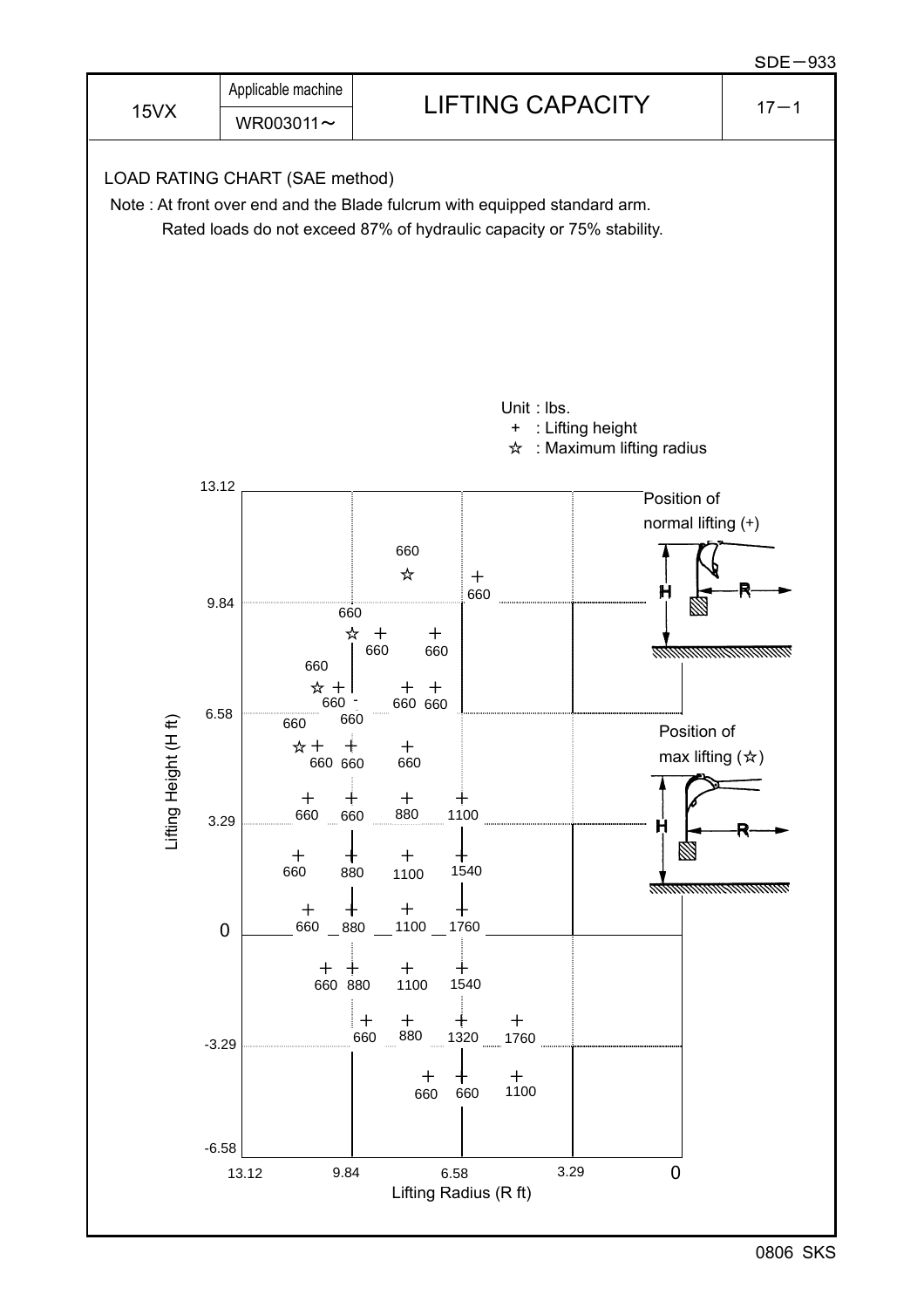

0806 SKS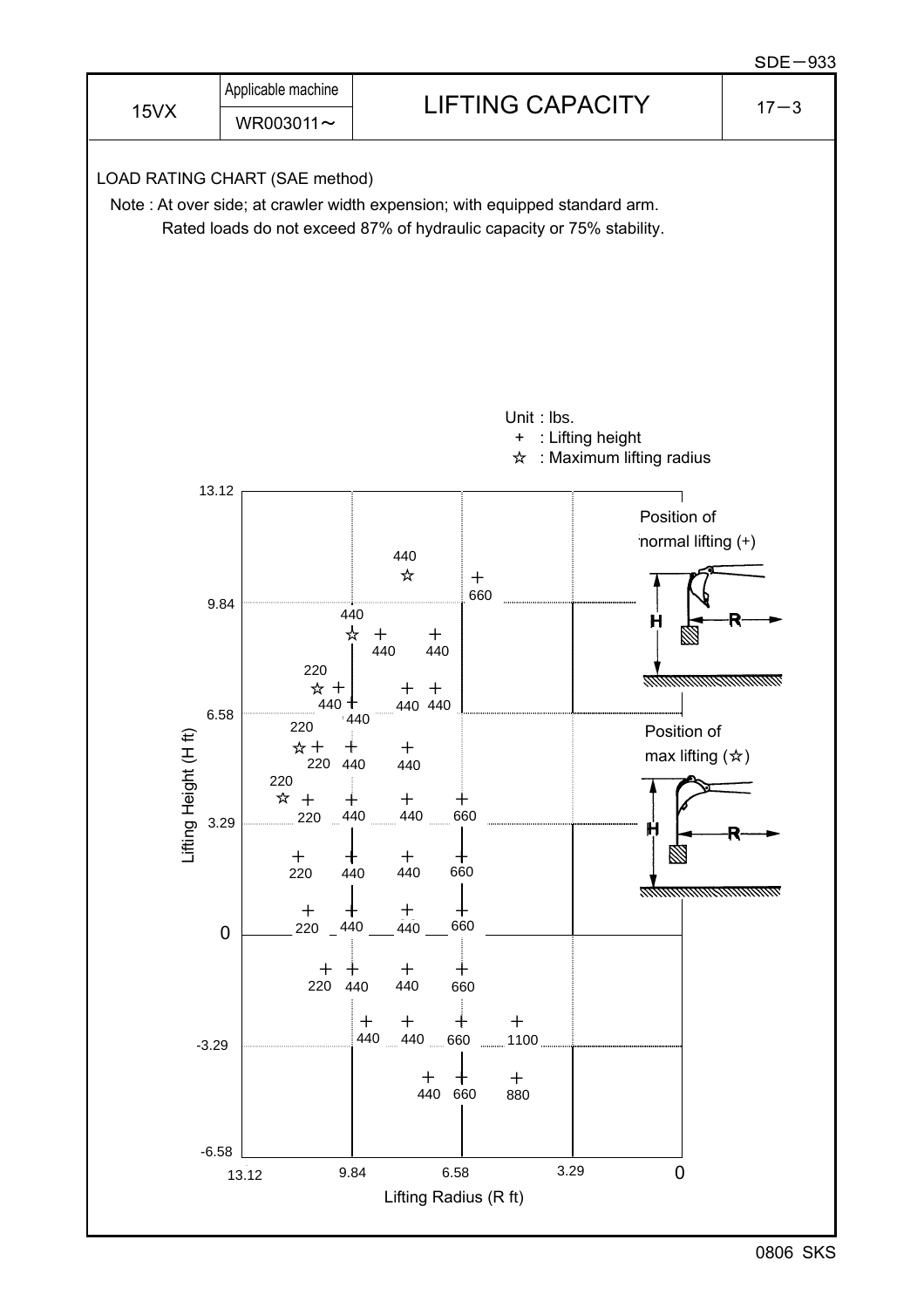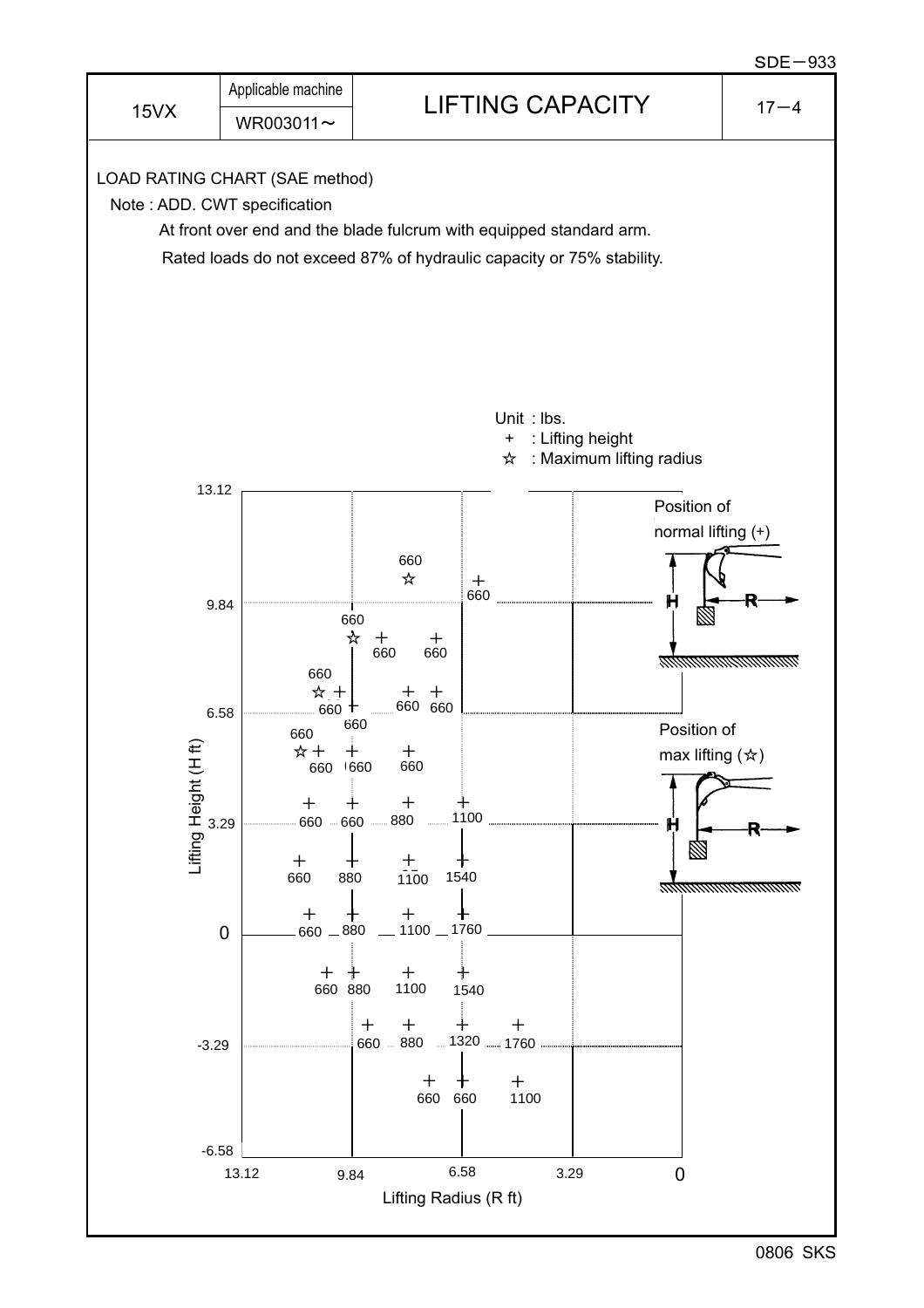